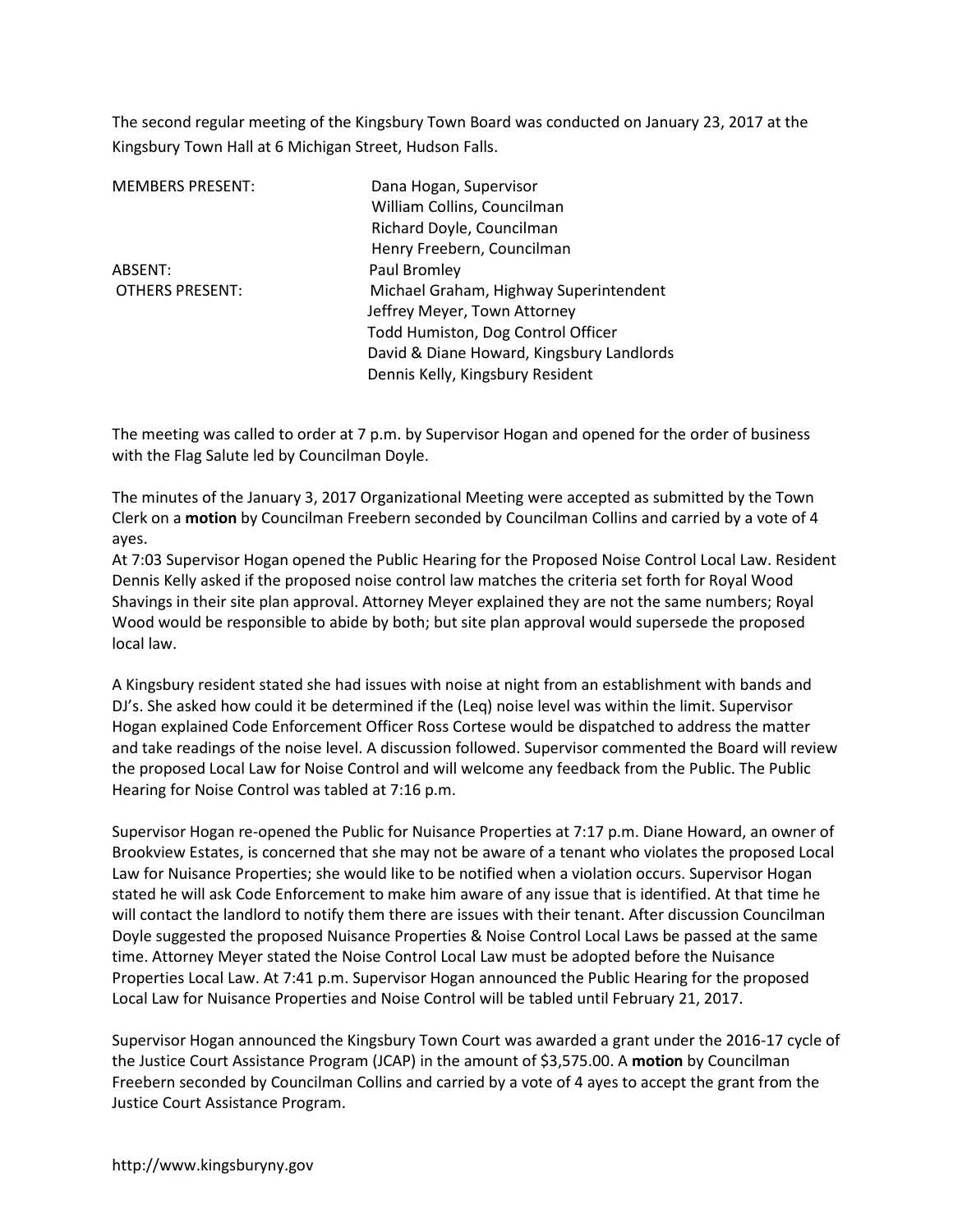Supervisor Hogan reported he represented the Town of Kingsbury by attending the Hudson Falls Intermediate Kindness Tunnel at the Intermediate School. Hogan reported the event was well attended including Hudson Falls police officers, Washington County Sheriff's, Eddie the Eagle, the Fire Department and Assemblywoman Carrie Woerner. The adults lined up with confetti and tossed it on the students to welcome them to their day at school. This was the second year of the event organized by Fourth Grade Teacher Heather Craner.

Supervisor Hogan reported on the status of the application for the Mobile & Modular Home Renovation Grant. Due to the sheer volume of work and expertise required he was unable to meet the deadline of January 17, 2017. Supervisor Hogan contacted Betty Little's office and spoke with Lorrie Pizzola. The application required an identification of inventory and some experience in this area, which the Town had none as a community. Lorrie recommended he contact Sharon Reynolds of Homefront Development Corporation. Homefront Development Corp. is a separate funding, represents Washington County and is requesting \$500,000.00 in funding from the MMHR Grant. Supervisor Hogan would like to send a letter of support for Homefront to receive a grant from the Mobile & Modular Home Replacement Program. A **motion** by Councilman Doyle seconded by Councilman Freebern and carried by a vote of 4 ayes authorizing Supervisor Hogan to send a letter of support. The letter will be an addendum to Homefront's application for the MMHR Grant.

## LEGAL UPDATE:

Attorney Meyer reported he spoke with Michelle Crew of the DEC in regard to East Side. The DEC is not letting go of the pursuit of the Marro family in the cleaning up of the Burgoyne Avenue site and their plan to inspect the Route 149 site.

Attorney Meyer reported a Court Conference is scheduled for tomorrow for the Article 7 filed by Keylock, LLC. Attorney Meyer recommends an executive session to discuss this.

The Town Clerk reported the Town tax levy had been met and submitted the following report:

| TO:      | Supervisor Hogan<br>Councilman: Bromley, Collins, Doyle & Freebern |
|----------|--------------------------------------------------------------------|
| FROM:    | Tax Collector: Cynthia A. Bardin                                   |
| SUBJECT: | 2017 Town & County Tax Collection                                  |
| DATE:    | January 23, 2017                                                   |

Paid to Supervisor: January 10, 2017 - \$264,516.46 January 13, 2017 - \$741,817.54 January 19, 2017 – \$469,639.86 Total to Supervisor - \$1,475,973.86 – 2017 Town Taxes & Water Re-levy

A **motion** by Councilman Freebern seconded by Councilman Doyle and carried by a vote of 4 ayes giving permission for the Town Clerk to attend the New York State Town Clerk Association Conference to be held April 23 – 25,2017 in Rochester.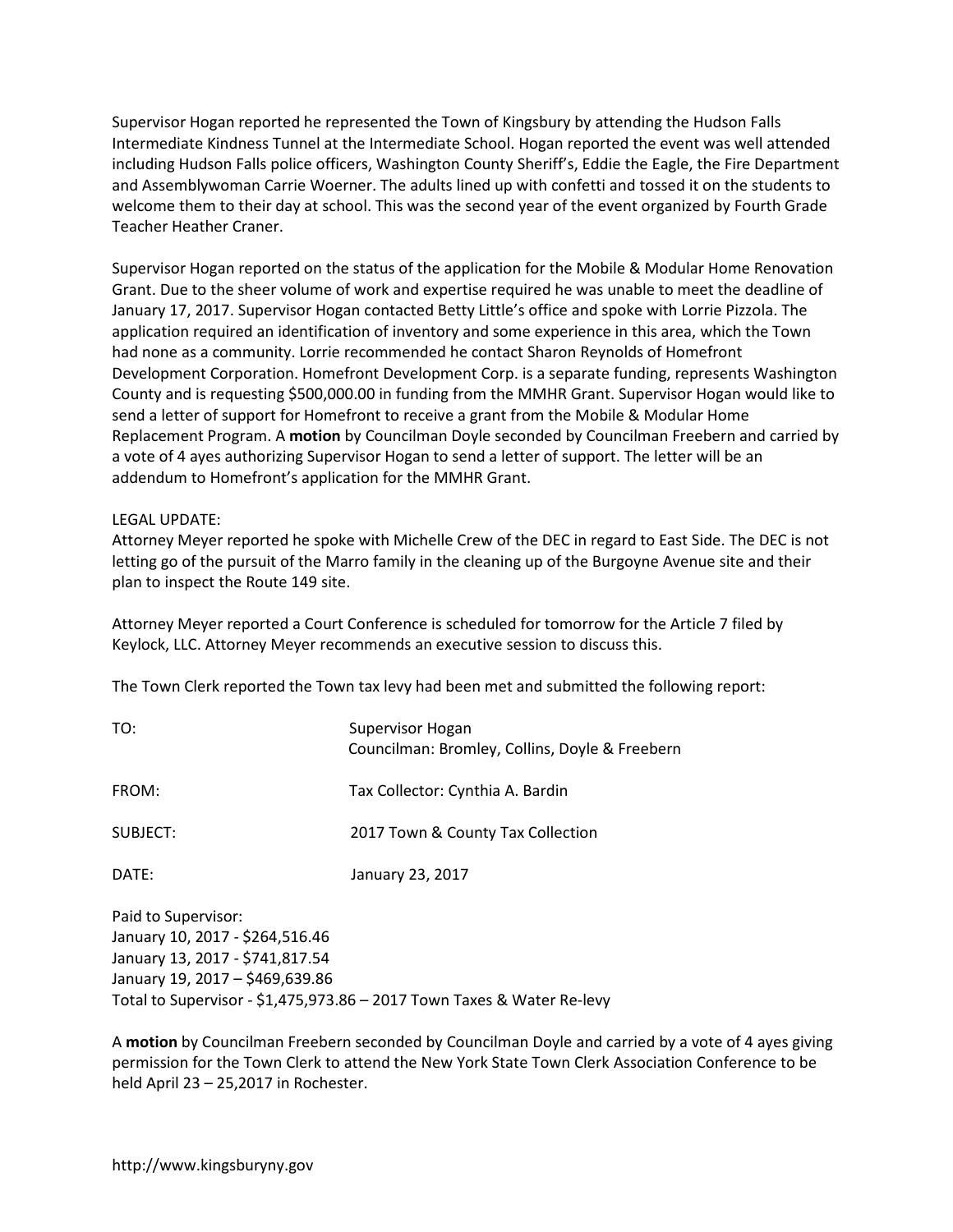Town Clerk reported she had applied for a scholarship in the amount of \$250.00 through the Tri-County Town Clerk Association in the amount of \$250.00 to attend the NYSTCA Conference. A **motion** by Councilman Freebern seconded by Councilman Collins and carried by a vote of 4 ayes authorizing Supervisor Hogan to sign an agreement to assume costs over and above the amount of the Tri-County Town Clerk Association Grant if awarded.

A **motion** by Councilman Freebern seconded by Council Doyle and carried by a vote of 4 ayes authorizing Supervisor Hogan to sign the Washington County Board of Elections 2017 Elections Facilitation Agreement.

A **motion** by Councilman Freebern seconded by Councilman Doyle and carried by a vote of 4 ayes authorizing Supervisor Hogan to sign a modified contract with Countryside Veterinary Hospital. The changes are as follows:

Daily Impoundment Fee: \$16.00 to \$18.00 Flea Treatment: \$4.00 to \$5.00

Town Clerk provided a copy of the Registration Form for the nomination of the Moss Street Cemetery to the National Register of Historic Places to the Board.

Town Clerk reported she had received a message that Benny Blanchard, who performed IT work for the Town, had passed away early that morning.

Dog Control Officer Todd Humiston reported the annual Ag & Market inspection is scheduled for Thursday January 26, 2017. Humiston has received a lot of calls on the Washington County Leash Law but he is not authorized to enforce the law; he can only enforce Town Law and Article 7's. Humiston feels there are conflicting issues in the proposed Nuisance Properties Law and the proposed Noise Control Law; Supervisor Hogan invited Humiston to a meeting to discuss the proposed laws.

Comptroller Mary Ordway has suggested the subscription of the Kinney's Consolidated Laws of New York be cancelled to save the taxpayers money. A **motion** by Councilman Freebern seconded by Councilman Collins and carried by a vote of 4 ayes to cancel the subscription for the Kinney's Consolidated Laws of New York.

 A **motion** by Councilman Doyle seconded by Councilman Freebern and carried by a vote of 4 ayes to accept the reports of certain officers for the month of December as follows: Code Enforcement reported no fees were collected Dog Control: Complaints/Calls 50; Seizures 1; Unlicensed Dogs 23; Summons Issued 2; Bites Investigated 1; Mileage 258 – 10 to Fort Edward, 166 to Fort Ann Town Clerk: Paid to EnCon \$2,502.18; Paid to Supervisor \$3,180.41; Paid to NYS Dept. of Health \$90.00; Paid to the Village of Hudson Falls \$210.00; Paid to Ag & Markets for Population Control \$138.00 Town Justice: Fees Collected \$19,186.50.

Sole Assessor Colleen Adamec submitted reports to the Board, transfers of deeds for the year and current sales.

PUBLIC COMMENT: